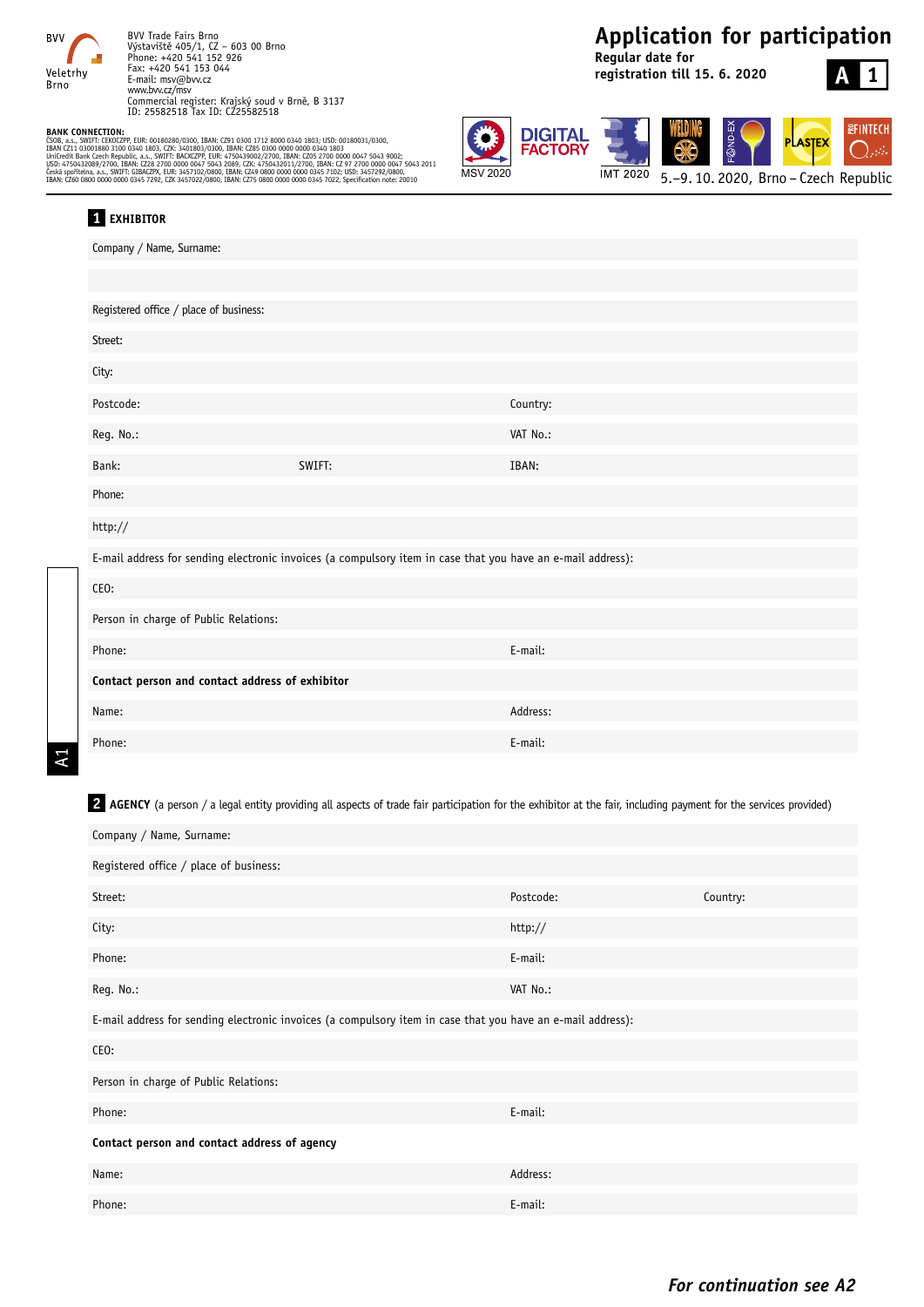

**BANK CONNECTION:**<br>CSOB, a.s., SWIFC: CEKOCZPP, EUR: 00180280/0300, IBAN: CZ91 0300 1712 8000 0340 1803; USD: 00180031/0300,<br>IBAN CZ11 03001880 3100 0340 1803, CZK: 3401803/0300, IBAN: CZ85 0300 0000 0000 0340 1803<br>UniCedi

### **3 PRICE CONDITIONS – EXHIBITION AREA**

## **Application for participation**

**Regular date for registration till 15. 6. 2020**



**SEINTECH** 

 $\bigcirc$ 



5.–9. 10. 2020, Brno – Czech Republic

| 4,950 CZK/sqm ground floor in halls<br>4,600 CZK/sqm<br>sqm<br>Exhibitors, who register by 15. 6. 2020<br>3,700 CZK/sqm galleries of the halls<br>3,450 CZK/sqm<br>will be granted a deadline bonus to the<br>2,200 CZK/sqm open areas<br>2,050 CZK/sqm<br>sqm<br>Bonus does not apply to hall P.<br>Each co-exhibitor  11,000 CZK<br>(see A4 - the General Conditions for Participation, Art. VI/par. 11)<br>Given prices are without VAT.<br>The invoice will be issued in CZK (Czech crowns).<br>Additional fees for free sides:<br>$\Box$ corner stand 30%<br>$\Box$ U-stand 40%<br>$\Box$ island stand 60%<br>Additional fees for free sides are charged in case of covered and open areas up to 100 sqm. For areas exceeding 100 sqm additional fees are not charged.<br><b>PRICE CONDITIONS - PACKAGE STANDS</b><br>(The price includes the exhibition area, registration fee, technical fee, stand construction, equipment, technical connections,<br>see All inclusive stand packages on www.bvv.cz/msv)<br>Version<br>Size (sqm)<br>Price (CZK)<br>This does not apply to hall P.<br>□ We hereby make a binding request for space for a multi-storey stand construction. Price for multi-storey will be charged at a level of 50%<br>of the price for the ground floor (see the General Conditions - Art. VI, part 4, 6)<br>Stand built by BVV Trade Fairs Brno<br>$\Box$ Our stand contractor is:<br>Special requirements for stand location (see A4 - General Conditions for Participation, Art. II/par. 1)<br>$\frac{1}{2}$ LIST OF PRODUCTS (indicate code number – see www.bvv.cz/msv):<br>Main branch with regards to stand location<br>5 LIST OF EXHIBITS (please state solely large exhibits with an influence on the shape of the exhibition area and requiring complicated handling when brought in)<br>List of products<br>Exhibit<br>Width<br>Height<br>Weight<br>Length<br>Note<br>(Code No.)<br>(m)<br>(m)<br>(m)<br>(kq)<br><b>6 INFORMATION ABOUT THE EXHIBITOR</b><br>Number of employees:<br>Type of company:<br>$\Box$ Manufacturer<br>$\Box$ Trading company<br>$\Box$ up to 25<br>$\Box$ over 250<br>$\Box$ 26-250 | and settle the advance invoice at maturity,<br>final settlement of the exhibition space.<br>$\square$ Association<br>$\Box$ Organiser of joint participation | <b>Exhibition area required</b> | <b>Exhibition area</b> | Price till 15. 6. 2020 | <b>Deadline bonus</b> |  |
|---------------------------------------------------------------------------------------------------------------------------------------------------------------------------------------------------------------------------------------------------------------------------------------------------------------------------------------------------------------------------------------------------------------------------------------------------------------------------------------------------------------------------------------------------------------------------------------------------------------------------------------------------------------------------------------------------------------------------------------------------------------------------------------------------------------------------------------------------------------------------------------------------------------------------------------------------------------------------------------------------------------------------------------------------------------------------------------------------------------------------------------------------------------------------------------------------------------------------------------------------------------------------------------------------------------------------------------------------------------------------------------------------------------------------------------------------------------------------------------------------------------------------------------------------------------------------------------------------------------------------------------------------------------------------------------------------------------------------------------------------------------------------------------------------------------------------------------------------------------------------------------------------------------------------------------------------------------------------------------------------------------------------------------------------------------------------------------------------------------------------------------------------|--------------------------------------------------------------------------------------------------------------------------------------------------------------|---------------------------------|------------------------|------------------------|-----------------------|--|
|                                                                                                                                                                                                                                                                                                                                                                                                                                                                                                                                                                                                                                                                                                                                                                                                                                                                                                                                                                                                                                                                                                                                                                                                                                                                                                                                                                                                                                                                                                                                                                                                                                                                                                                                                                                                                                                                                                                                                                                                                                                                                                                                                   |                                                                                                                                                              | <b>COVERED</b>                  |                        |                        |                       |  |
|                                                                                                                                                                                                                                                                                                                                                                                                                                                                                                                                                                                                                                                                                                                                                                                                                                                                                                                                                                                                                                                                                                                                                                                                                                                                                                                                                                                                                                                                                                                                                                                                                                                                                                                                                                                                                                                                                                                                                                                                                                                                                                                                                   |                                                                                                                                                              | <b>OPEN</b>                     |                        |                        |                       |  |
|                                                                                                                                                                                                                                                                                                                                                                                                                                                                                                                                                                                                                                                                                                                                                                                                                                                                                                                                                                                                                                                                                                                                                                                                                                                                                                                                                                                                                                                                                                                                                                                                                                                                                                                                                                                                                                                                                                                                                                                                                                                                                                                                                   |                                                                                                                                                              | <b>Registration fee:</b>        |                        |                        |                       |  |
|                                                                                                                                                                                                                                                                                                                                                                                                                                                                                                                                                                                                                                                                                                                                                                                                                                                                                                                                                                                                                                                                                                                                                                                                                                                                                                                                                                                                                                                                                                                                                                                                                                                                                                                                                                                                                                                                                                                                                                                                                                                                                                                                                   |                                                                                                                                                              |                                 |                        |                        |                       |  |
|                                                                                                                                                                                                                                                                                                                                                                                                                                                                                                                                                                                                                                                                                                                                                                                                                                                                                                                                                                                                                                                                                                                                                                                                                                                                                                                                                                                                                                                                                                                                                                                                                                                                                                                                                                                                                                                                                                                                                                                                                                                                                                                                                   |                                                                                                                                                              |                                 |                        |                        |                       |  |
|                                                                                                                                                                                                                                                                                                                                                                                                                                                                                                                                                                                                                                                                                                                                                                                                                                                                                                                                                                                                                                                                                                                                                                                                                                                                                                                                                                                                                                                                                                                                                                                                                                                                                                                                                                                                                                                                                                                                                                                                                                                                                                                                                   |                                                                                                                                                              |                                 |                        |                        |                       |  |
|                                                                                                                                                                                                                                                                                                                                                                                                                                                                                                                                                                                                                                                                                                                                                                                                                                                                                                                                                                                                                                                                                                                                                                                                                                                                                                                                                                                                                                                                                                                                                                                                                                                                                                                                                                                                                                                                                                                                                                                                                                                                                                                                                   |                                                                                                                                                              |                                 |                        |                        |                       |  |
|                                                                                                                                                                                                                                                                                                                                                                                                                                                                                                                                                                                                                                                                                                                                                                                                                                                                                                                                                                                                                                                                                                                                                                                                                                                                                                                                                                                                                                                                                                                                                                                                                                                                                                                                                                                                                                                                                                                                                                                                                                                                                                                                                   |                                                                                                                                                              |                                 |                        |                        |                       |  |
|                                                                                                                                                                                                                                                                                                                                                                                                                                                                                                                                                                                                                                                                                                                                                                                                                                                                                                                                                                                                                                                                                                                                                                                                                                                                                                                                                                                                                                                                                                                                                                                                                                                                                                                                                                                                                                                                                                                                                                                                                                                                                                                                                   |                                                                                                                                                              |                                 |                        |                        |                       |  |
|                                                                                                                                                                                                                                                                                                                                                                                                                                                                                                                                                                                                                                                                                                                                                                                                                                                                                                                                                                                                                                                                                                                                                                                                                                                                                                                                                                                                                                                                                                                                                                                                                                                                                                                                                                                                                                                                                                                                                                                                                                                                                                                                                   |                                                                                                                                                              |                                 |                        |                        |                       |  |
|                                                                                                                                                                                                                                                                                                                                                                                                                                                                                                                                                                                                                                                                                                                                                                                                                                                                                                                                                                                                                                                                                                                                                                                                                                                                                                                                                                                                                                                                                                                                                                                                                                                                                                                                                                                                                                                                                                                                                                                                                                                                                                                                                   |                                                                                                                                                              |                                 |                        |                        |                       |  |
|                                                                                                                                                                                                                                                                                                                                                                                                                                                                                                                                                                                                                                                                                                                                                                                                                                                                                                                                                                                                                                                                                                                                                                                                                                                                                                                                                                                                                                                                                                                                                                                                                                                                                                                                                                                                                                                                                                                                                                                                                                                                                                                                                   |                                                                                                                                                              |                                 |                        |                        |                       |  |
|                                                                                                                                                                                                                                                                                                                                                                                                                                                                                                                                                                                                                                                                                                                                                                                                                                                                                                                                                                                                                                                                                                                                                                                                                                                                                                                                                                                                                                                                                                                                                                                                                                                                                                                                                                                                                                                                                                                                                                                                                                                                                                                                                   |                                                                                                                                                              |                                 |                        |                        |                       |  |
|                                                                                                                                                                                                                                                                                                                                                                                                                                                                                                                                                                                                                                                                                                                                                                                                                                                                                                                                                                                                                                                                                                                                                                                                                                                                                                                                                                                                                                                                                                                                                                                                                                                                                                                                                                                                                                                                                                                                                                                                                                                                                                                                                   |                                                                                                                                                              |                                 |                        |                        |                       |  |
|                                                                                                                                                                                                                                                                                                                                                                                                                                                                                                                                                                                                                                                                                                                                                                                                                                                                                                                                                                                                                                                                                                                                                                                                                                                                                                                                                                                                                                                                                                                                                                                                                                                                                                                                                                                                                                                                                                                                                                                                                                                                                                                                                   |                                                                                                                                                              |                                 |                        |                        |                       |  |
|                                                                                                                                                                                                                                                                                                                                                                                                                                                                                                                                                                                                                                                                                                                                                                                                                                                                                                                                                                                                                                                                                                                                                                                                                                                                                                                                                                                                                                                                                                                                                                                                                                                                                                                                                                                                                                                                                                                                                                                                                                                                                                                                                   |                                                                                                                                                              |                                 |                        |                        |                       |  |
|                                                                                                                                                                                                                                                                                                                                                                                                                                                                                                                                                                                                                                                                                                                                                                                                                                                                                                                                                                                                                                                                                                                                                                                                                                                                                                                                                                                                                                                                                                                                                                                                                                                                                                                                                                                                                                                                                                                                                                                                                                                                                                                                                   |                                                                                                                                                              |                                 |                        |                        |                       |  |
|                                                                                                                                                                                                                                                                                                                                                                                                                                                                                                                                                                                                                                                                                                                                                                                                                                                                                                                                                                                                                                                                                                                                                                                                                                                                                                                                                                                                                                                                                                                                                                                                                                                                                                                                                                                                                                                                                                                                                                                                                                                                                                                                                   |                                                                                                                                                              |                                 |                        |                        |                       |  |
|                                                                                                                                                                                                                                                                                                                                                                                                                                                                                                                                                                                                                                                                                                                                                                                                                                                                                                                                                                                                                                                                                                                                                                                                                                                                                                                                                                                                                                                                                                                                                                                                                                                                                                                                                                                                                                                                                                                                                                                                                                                                                                                                                   |                                                                                                                                                              |                                 |                        |                        |                       |  |
|                                                                                                                                                                                                                                                                                                                                                                                                                                                                                                                                                                                                                                                                                                                                                                                                                                                                                                                                                                                                                                                                                                                                                                                                                                                                                                                                                                                                                                                                                                                                                                                                                                                                                                                                                                                                                                                                                                                                                                                                                                                                                                                                                   |                                                                                                                                                              |                                 |                        |                        |                       |  |
|                                                                                                                                                                                                                                                                                                                                                                                                                                                                                                                                                                                                                                                                                                                                                                                                                                                                                                                                                                                                                                                                                                                                                                                                                                                                                                                                                                                                                                                                                                                                                                                                                                                                                                                                                                                                                                                                                                                                                                                                                                                                                                                                                   |                                                                                                                                                              |                                 |                        |                        |                       |  |

MSV 2020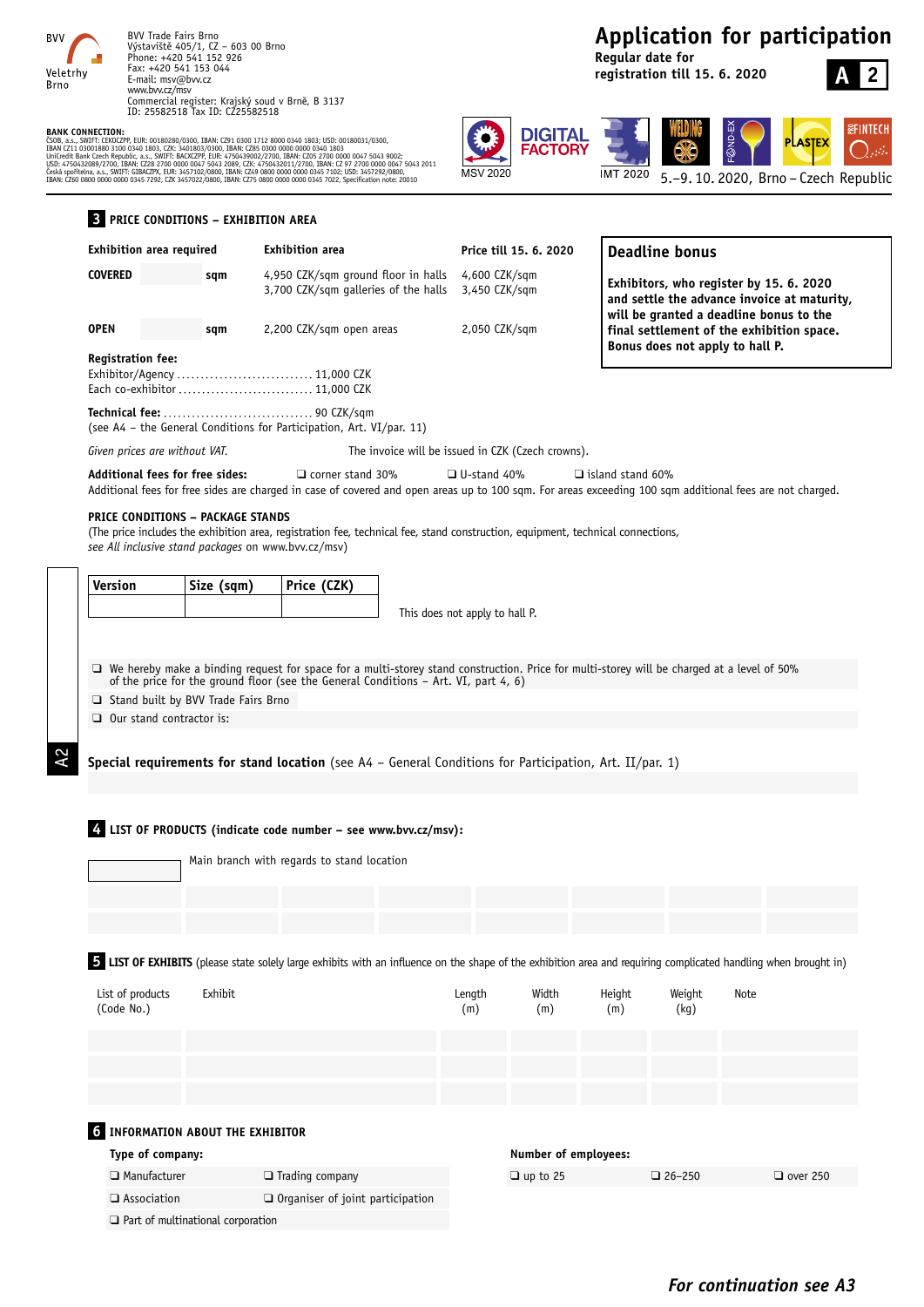

A3

BVV Trade Fairs Brno Výstaviště 405/1, CZ – 603 00 Brno Phone: +420 541 152 926 Fax: +420 541 153 044 E-mail: msv@bvv.cz www.bvv.cz/msv Commercial register: Krajský soud v Brně, B 3137 ID: 25582518 Tax ID: CZ25582518

**BANK CONNECTION:**<br>(SOB, a.s., SWIFT: CEKOCZPP, EUR: 00180280/0300, IBAN: CZ91 0300 1712 8000 0340 1803; USD: 00180031/0300,<br>IBAN CZ11 03001880 3100 0340 1803, CZK: 3401803/0300, IBAN: CZ85 0300 0000 0000 0340 1803<br>UniCred Česká spořitelna, a.s., SWIFT: GIBACZPX, EUR: 3457102/0800, IBAN: CZ49 0800 0000 0000 0345 7102; USD: 3457292/0800,<br>IBAN: CZ60 0800 0000 0000 0345 7292, CZK 3457022/0800, IBAN: CZ75 0800 0000 0000 0345 7022, Specification

## **Application for participation**

**Regular date for registration till 15. 6. 2020**

# **A 3**

**SEINTECH** 



5.–9. 10. 2020, Brno – Czech Republic

**7 CO-EXHIBITORS** (if number of co-exhibitors is higher, please copy this form)

| 1. Company / Name, Surname:                    |                |                        |             | List of products |                                   | Company will be presented by                  |                        |
|------------------------------------------------|----------------|------------------------|-------------|------------------|-----------------------------------|-----------------------------------------------|------------------------|
|                                                |                |                        | Main branch |                  |                                   | $\Box$ its own staff and products             |                        |
| Registered office incl. post code:             |                |                        |             |                  |                                   | $\Box$ its own products only                  |                        |
| VAT:                                           |                |                        |             |                  |                                   | <b>Manufacturer</b>                           |                        |
| Contact person:                                |                |                        |             |                  | (indicate code number)            | $\Box$ yes                                    | $\Box$ no              |
| Phone:                                         |                |                        |             |                  | Part of multinational corporation | Number of employees in the company            |                        |
| E-mail:                                        |                |                        |             | $\Box$ yes       | $\Box$ no                         | $\Box$ up to 25 $\Box$ 26-250 $\Box$ over 250 |                        |
| 2. Company / Name, Surname:                    |                |                        |             | List of products |                                   | Company will be presented by                  |                        |
|                                                |                |                        | Main branch |                  |                                   | $\Box$ its own staff and products             |                        |
| Registered office incl. post code:             |                |                        |             |                  |                                   | $\Box$ its own products only                  |                        |
| VAT:                                           |                |                        |             |                  |                                   | Manufacturer                                  |                        |
| Contact person:                                |                |                        |             |                  | (indicate code number)            | $\Box$ yes                                    | $\Box$ no              |
| Phone:                                         |                |                        |             |                  | Part of multinational corporation | Number of employees in the company            |                        |
| E-mail:                                        |                |                        |             | $\Box$ yes       | $\Box$ no                         | $\Box$ up to 25 $\Box$ 26-250 $\Box$ over 250 |                        |
| 3. Company / Name, Surname:                    |                |                        |             | List of products |                                   | Company will be presented by                  |                        |
|                                                |                |                        | Main branch |                  |                                   | $\Box$ its own staff and products             |                        |
| Registered office incl. post code:             |                |                        |             |                  |                                   | $\Box$ its own products only                  |                        |
| VAT:                                           |                |                        |             |                  |                                   | Manufacturer                                  |                        |
| Contact person:                                |                |                        |             |                  | (indicate code number)            | $\Box$ yes                                    | $\Box$ no              |
| Phone:                                         |                |                        |             |                  | Part of multinational corporation | Number of employees in the company            |                        |
| E-mail:                                        |                |                        |             | $\Box$ yes       | $\Box$ no                         | $\Box$ up to 25 $\Box$ 26-250 $\Box$ over 250 |                        |
| 4. Company / Name, Surname:                    |                |                        |             | List of products |                                   | Company will be presented by                  |                        |
|                                                |                |                        | Main branch |                  |                                   | $\Box$ its own staff and products             |                        |
| Registered office incl. post code:             |                |                        |             |                  |                                   | $\Box$ its own products only                  |                        |
| VAT:                                           |                |                        |             |                  |                                   | <b>Manufacturer</b>                           |                        |
| Contact person:                                |                |                        |             |                  | (indicate code number)            | $\Box$ yes                                    | $\Box$ no              |
| Phone:                                         |                |                        |             |                  | Part of multinational corporation | Number of employees in the company            |                        |
| E-mail:                                        |                |                        |             | $\Box$ yes       | $\Box$ no                         | $\Box$ up to 25 $\Box$ 26-250 $\Box$ over 250 |                        |
| <b>&amp; REPRESENTED COMPANIES AND BRANDS:</b> |                |                        |             |                  |                                   |                                               |                        |
|                                                | <b>COUNTRY</b> | <b>LIST OF PRODUCT</b> |             |                  |                                   | <b>COUNTRY</b>                                | <b>LIST OF PRODUCT</b> |
|                                                |                |                        |             | 3. Brand:        |                                   |                                               |                        |
|                                                |                |                        |             | 4. Brand:        |                                   |                                               |                        |

We agree without reservation with General Conditions for Participation that are an inseparable part of the Application for Participation (page A4); you can find them also on www.bvv.cz/msv. With my signature I am giving permission for my personal data to be used by BVV Trade Fairs Brno in order to send their business reports and notifications by means of electronic devices.\*<br>If you do not agre **means of electronic devices.\*** *\* If you do not agree, cross the sentence.*

Place, date **Name and surname of person authorised** Stamp and signature of person authorised<br>to sign on behalf of the exhibitor / agency to sign on behalf of the exhibitor / agency **to sign on behalf of the exhibitor / agency to sign on behalf of the exhibitor / agency**

### *For continuation see A4*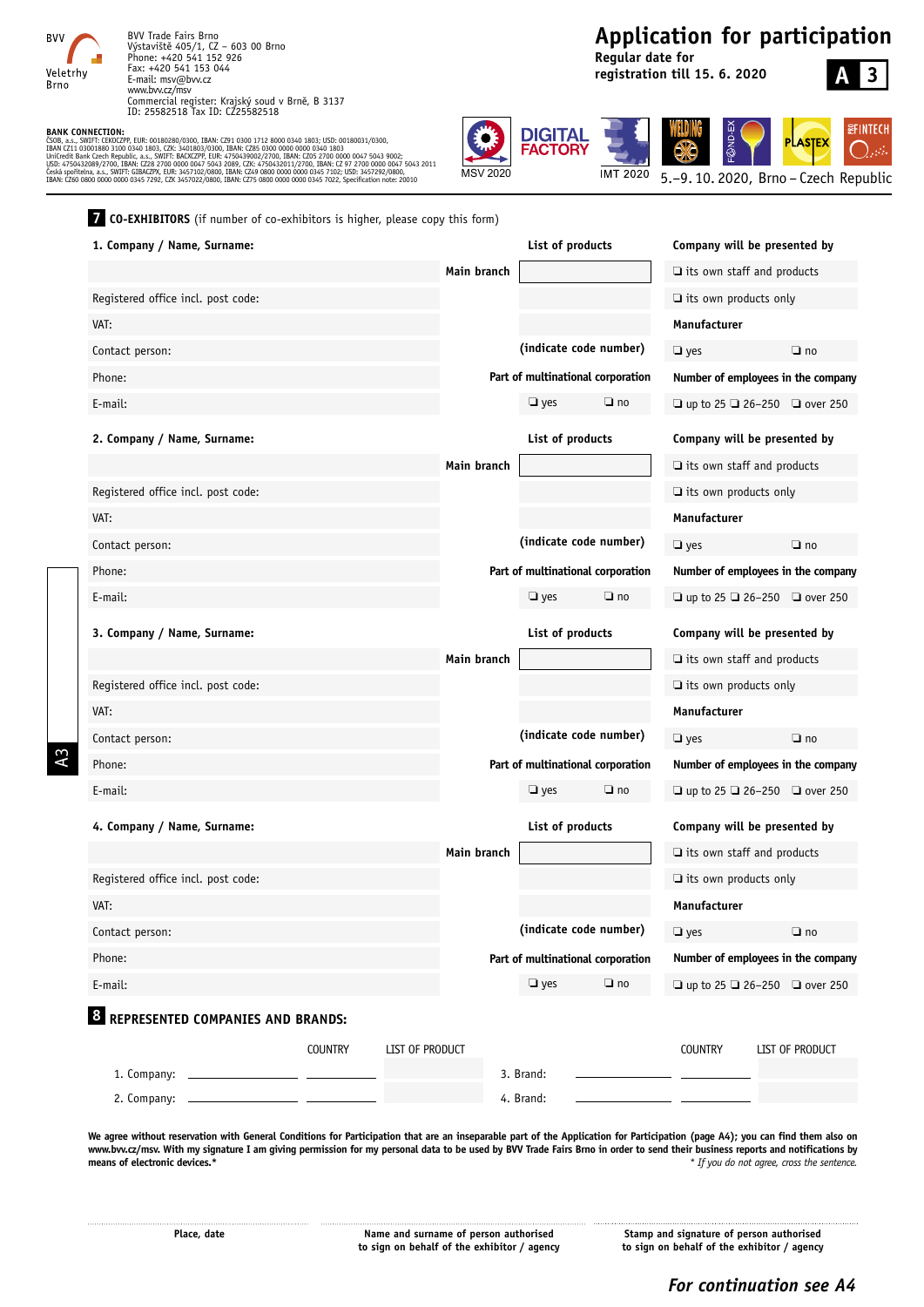

**BANK CONNECTION:**<br>(SOB, a.s., SWIFT: CEKOCZPP, EUR: 00180280/0300, IBAN: CZ91 0300 1712 8000 0340 1803; USD: 00180031/0300,<br>IBAN CZ11 03001880 3100 0340 1803, CZK: 3401803/0300, IBAN: CZ85 0300 0000 0000 0340 1803<br>UniCred Česká spořitelna, a.s., SWIFT: GIBACZPX, EUR: 3457102/0800, IBAN: CZ49 0800 0000 0000 0345 7102; USD: 3457292/0800,<br>IBAN: CZ60 0800 0000 0000 0345 7292, CZK 3457022/0800, IBAN: CZ75 0800 0000 0000 0345 7022, Specification



#### **Article I**

#### **Fair Organizer**

Veletrhy Brno a.s., Výstaviště 405/1, CZ – 603 00 Brno (hereinafter referred to as Fair Administration).

#### **Article II**

#### **Applications and Exhibition Area Allocation**

1. The Application for Participation in the range of forms A1, A2, A3, A4, A5 is binding on the exhibitor/agency (both hereinafter referred to as the "exhibitor"). **The Fair Administration decides on the approval, reduction, adequate enlarging, of the exhibition area. The Fair Administration is not obliged to comply with exhibitor's request for location of his/her stand.** 

2. After the Fair Administration receives the duly completed Application for Participation, they shall inform the exhibitor on it by sending a letter of acceptance or a letter of registration. In case of on-line registration, the Exhibitor is obliged to return the Application signed to the fair administration within 14 days from the receipt thereof. In the opposite case, the fair administration is entitled to ignore such Application. The Fair Administration shall also issue a written confirmation of the allocated exhibition area specifying its placement and size. The exhibition area will be made available to the exhibitor for exhibition stand build-up at the time given in the Organisational Instructions issued by the Fair Administration. The handing over of the exhibition area to the exhibitor at the fixed date can take place only if the total price has been settled.

#### **Article III**

A4

#### **Price for provision of exhibition area (hereinafter referred to as "price")**

1. The price must be stated in the application form or in the Fair Administration letter. Every incomplete square metre will be charged as if it were the whole square metre. The least allocated exhibition area is 9 sqm.

2. The exhibitor must not cede the allocated exhibition area to a third party without prior written consent of the Fair Administration.

3. Should an exhibitor notify the Fair Administration in writing of not taking part in the fair before receiving the written confirmation of the exhibition area allocated, this represents a breach of the contract. If such violation occurs the exhibitor is obliged to pay the Fair Administration a contractual penalty amounting to the sum of the registration fee + 20% of the total price. Similarly, should an exhibitor notify the Fair Administration in writing of not taking part in the fair following the written confirmation of exhibition area allocation, this represents a breach of the contract on the part of the exhibitor. If such violation occurs the exhibitor is obliged to pay the Fair Administration a contractual penalty amounting to the sum of the registration fee + 100% of the total price. The Fair Administration is entitled to withdraw from the contract following the receipt of a written notification of the exhibitor´s nonparticipation in the fair. The obligations of the contracting parties arising from this contract cease to exist on the payment of the contractual penalty.

4. The exhibitor must not occupy a larger exhibition area than officially allocated. If the exhibitor is interested in an extension of the assigned area and if such free area is available, the matter of extension of the exhibition area has to be discussed with the Fair Administration in advance. The Fair Administration decides at its own discretion about the approval of such extension. If the approval is granted, the exhibitor shall pay for the extra occupied area within the date of payment stated in the invoice – the tax document issued by the Fair Administration.

#### **Article IV**

#### **Price and Payment Conditions**

1. Along with the written notification of the receipt of the Application for Participation in the fair, the Fair Administration shall send the exhibitor an **advance invoice** to an amount corresponding to the registration fee + 20% of the total price, including VAT. The registration fee also includes the use of space in the electronic catalogue for the given fair. Exhibitors registered for tax purpose outside the Czech Republic will be invoiced an advance to the amount of the registration fee plus 20% of the total price not including VAT. The preceding sentence will not apply for foreign exhibitors, who have permanent business establishment in the Czech Republic, i.e. a Czech legal entity and the exhibition area in question is provided to this permanent business establishment. Along with the confirmation of the allocation of the exhibition area, the Fair Administration shall send the exhibitor an **invoice (tax document)** for the total remaining price, including VAT. Invoices shall be issued in accordance with valid legal regulations.

2. Should the advance invoice not be paid by the due date of payment, the exhibitor shall be obliged to pay the Fair Administration a contractual penalty to an amount corresponding to the invoiced sum. Should the invoice for the total price not be paid duly by the date of payment, the exhibitor shall be obliged to pay the Fair Administration a contractual penalty to the amount of the registration fee + 100% of

### **Application for participation**

**Regular date for registration till 15. 6. 2020**





 $\epsilon$ . cease to exist on the payment of the contractual penalty. the total price. Furthermore, if the advance invoice or the invoice (tax document) is not paid duly by the date of payment, the Fair Administration is entitled to withdraw from the contract. The obligations of the contracting parties arising from this contract

3. All prices for services and performances granted by the Fair Administration are to be understood and are agreed upon pursuant to provisions of the Act No. 526/1990 Coll., Act on Prices, as amended later on. Among others, the price also covers the lighting of the exhibition hall or outside exhibition areas, heating or cooling of the exhibition hall according to the terms determined by the Fair Administration and technical parameters of the appropriate exhibition spaces, and the basic cleaning of the exhibition hall or outside exhibition areas as well. Unless agreed otherwise, the exhibitor is obliged to pay the Fair Administration for all ordered and invoiced services and performances by the due date of payment given on the invoice. Given prices are without VAT. The VAT will be charged in accordance with the valid legislation.

4. For exhibitors based in the EU: If the exhibitor gives a valid tax number (for VAT) on his/her application, Czech VAT will not be charged on the invoice for the provision of exhibition area. If the exhibitor does not do so, then Czech VAT will be charged on the invoice at the current legal rate.

For exhibitors based outside the EU: If the exhibitor gives a valid tax number (for VAT) on his/her application and submits to the Fair Administration a copy of confirmation of registration for this tax in his/her own state, Czech VAT will not be charged on the invoice for the provision of exhibition area. If the exhibitor does not do so, invoicing without Czech VAT will still be possible if the exhibitor submits to the Fair Administration confirmation issued by a tax authority or other state body to the effect that the exhibitor is engaged in business activity in his/her own country.

### **Article V**

#### **Exhibits**

1. As exhibits are understood objects, goods or the right to immaterial assets which are displayed on an area designated by the Fair Administration and which comply with the List of Products of the event.

2. The exhibitor is entitled to display at the fair only such exhibits of which he is the owner or the authorised user and which are not illegal imitations of a tangible or intangible nature violating the legal regulations relating to intellectual property valid in the Czech Republic. If the contrary is found to be the case, the Fair Administration is entitled to proceed in accordance with Article IX, Paragraph 4 of the General Conditions of Participation. The Fair Administration is not responsible for any damage incurred by the exhibitor as a result of the violation of this provision caused by the exhibitor.

3. The exhibitor is obliged to report any changes in exhibits without undue delay to the Fair Administration. The exhibitor accepts and respects that the fairs are designed as contractual, not for selling goods or services. The exhibitor is obliged to insure the presented exhibits against burglary, even during the build-up period.

4. The delivery and removal of exhibits are carried out in accordance with the Fair Administration instructions. The exhibitor is obliged to send all installation material and exhibits to the exhibitions carriage-paid to their stand. Should the installation material and exhibits not be removed by the deadline of the dismantling period, handling and storage fees shall be charged by the Fair Administration.

5. The takeover of products and commodities (exhibits) is carried out exclusively by the exhibitor. If neither the exhibitor, nor his representative are present, the exhibit will be left on the allocated exhibition area at the risk of the exhibitor. It is not permissible to remove the exhibits in the course of the event.

6. Exhibits registered by an exhibitor for presentation at the fair must correspond with the nomenclature of the event. Data on exhibits as well as the ones concerning the exhibitor´s company, agency or co-exhibiting companies given by the exhibitor in the Application for Participation must be complete, accurate and truthful. If there are any differences between the data on exhibits presented in the fair and the ones given in the Application for Participation, the exhibitor is obliged to remove such exhibits immediately upon an instruction of the Fair Administration. If the exhibitor fails to do so, such conduct shall be deemed as substantial breach of the General Conditions for Participation and the Fair Administration is entitled to act according to Article IX, Paragraph 4 of the General Conditions for Participation.

#### **Article VI**

#### **Building-up and Installation of Stands, Assembly of Exhibits**

1. Assembly, dismantling and operation times are specified by the Fair Administration. The Fair Administration can allow exceptions to these terms upon the request of the exhibitor or his authorised representative at extra charge. The extra charge is to be paid by the exhibitor. Technical Safety Regulations and Organizational Instructions which are integral parts of the General Conditions are binding during the whole period of the building-up of stands and demonstrations of exhibits. Shall they not be followed, the Fair Administration will not permit the operation of the stand. Technical

### *For continuation see A5*